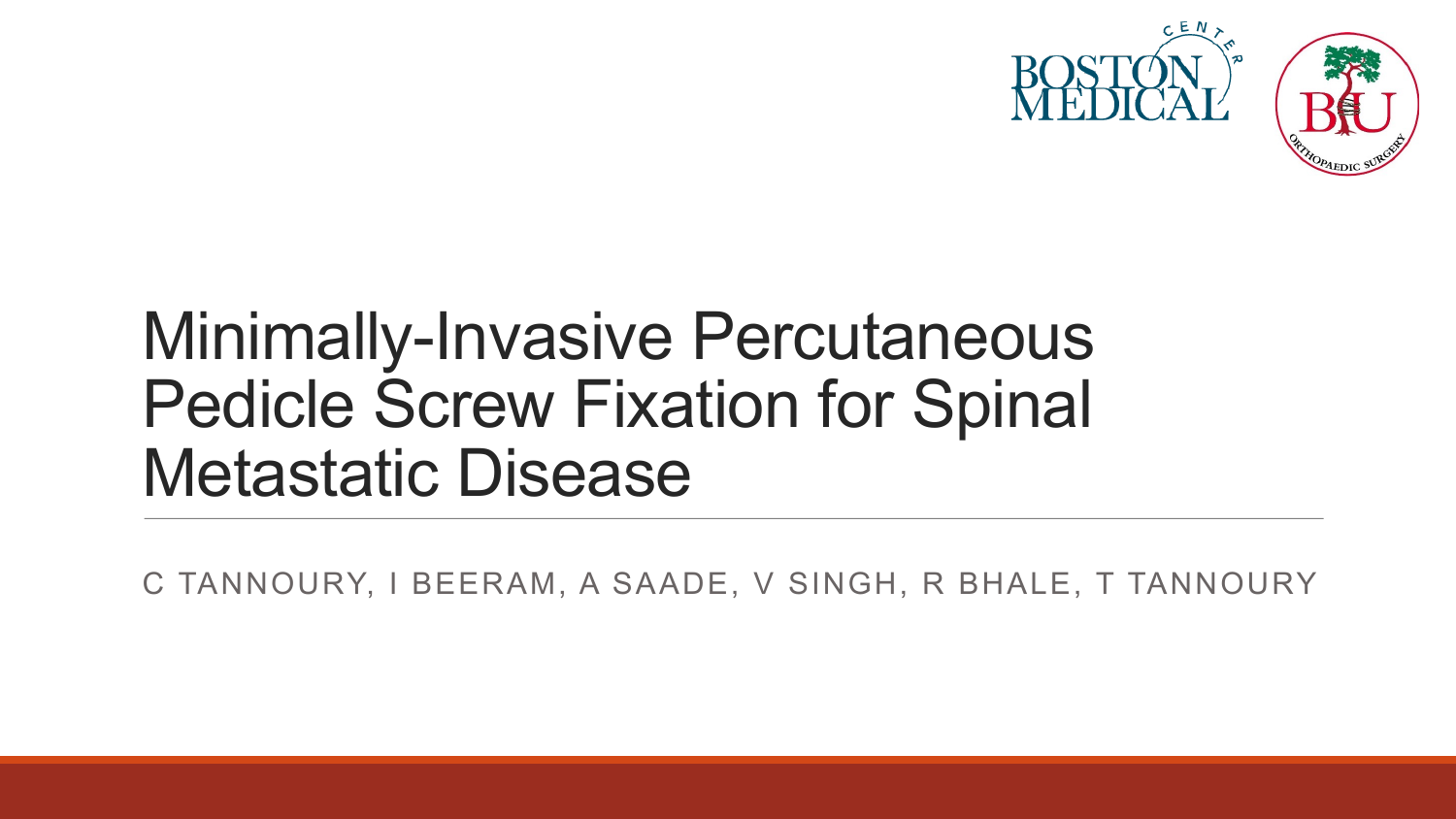

# Background

- •Optimal surgical management of spinal metastatic disease (SMD) remains controversial
- •Complicating factors include:
	- Skip and diffuse spinal lesions
	- Patient frailty
	- Need for timely adjuvant chemoradiation
- •**Minimally-Invasive Percutaneous Pedicle Screw Fixation (MIPSF)** confers stability and allows for early post-operative mobilization



**Fig. 1** Intra-operative picture showing long percutaneous pedicle screw fixation construct and rod passage under fluoroscopy (T1-Pelvis) in a patient with SMD.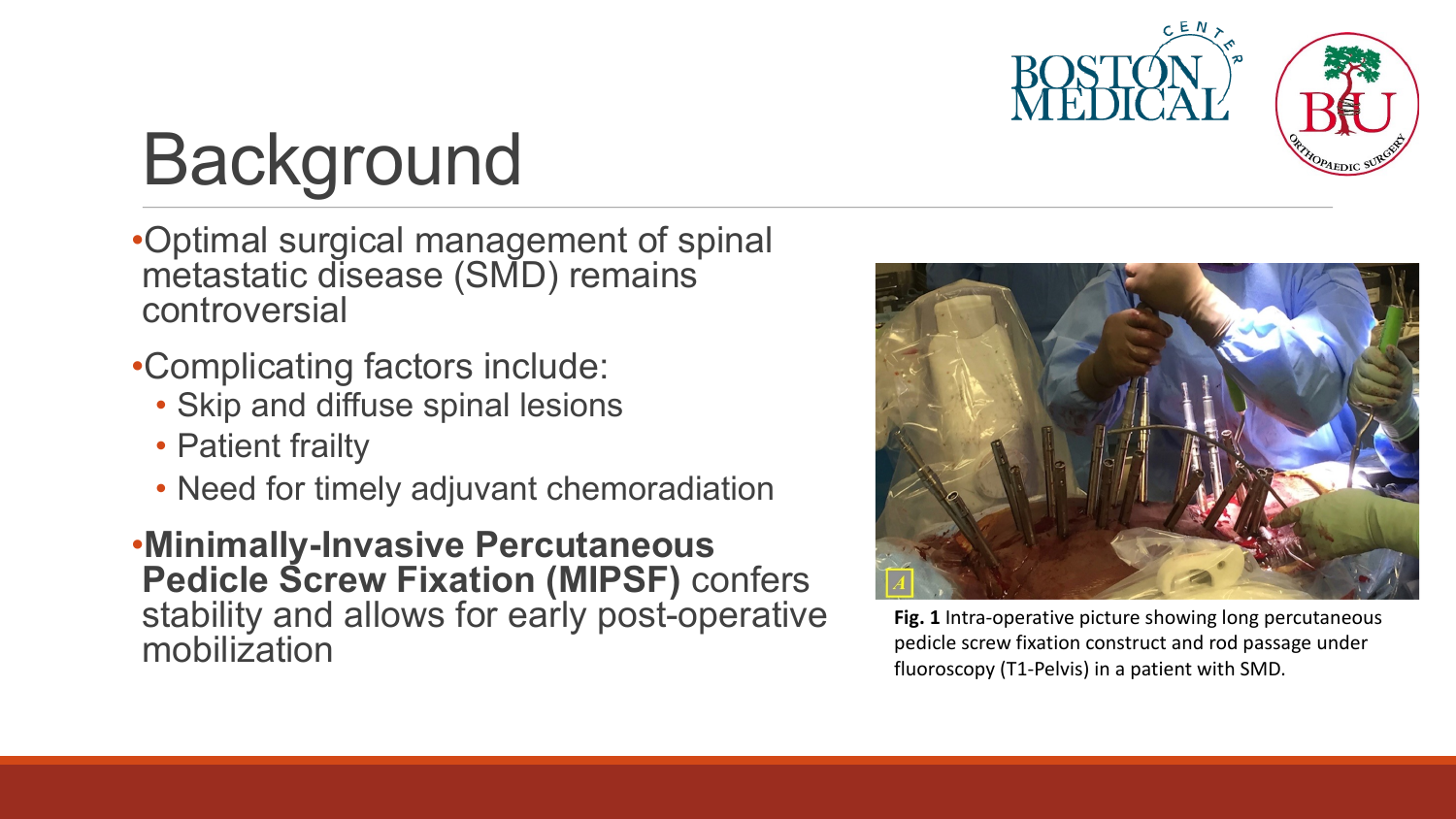



## Purpose

•To demonstrate the safety, feasibility, and outcomes of the MIPSF technique in patients with neoplastic spinal instability and multilevel SMD

•To compare short (less than 6 vertebrae) vs. long (6 or more vertebrae) MIPSF based on various operative parameters and outcome measures



**Fig.2** Post operative AP and lateral radiographs of a 60 -year -old male patient with multiple myeloma after a T1 -Pelvis L -MIPPSF procedure. Patient had metastatic lesions in T2, T6, T9, T11 and L5.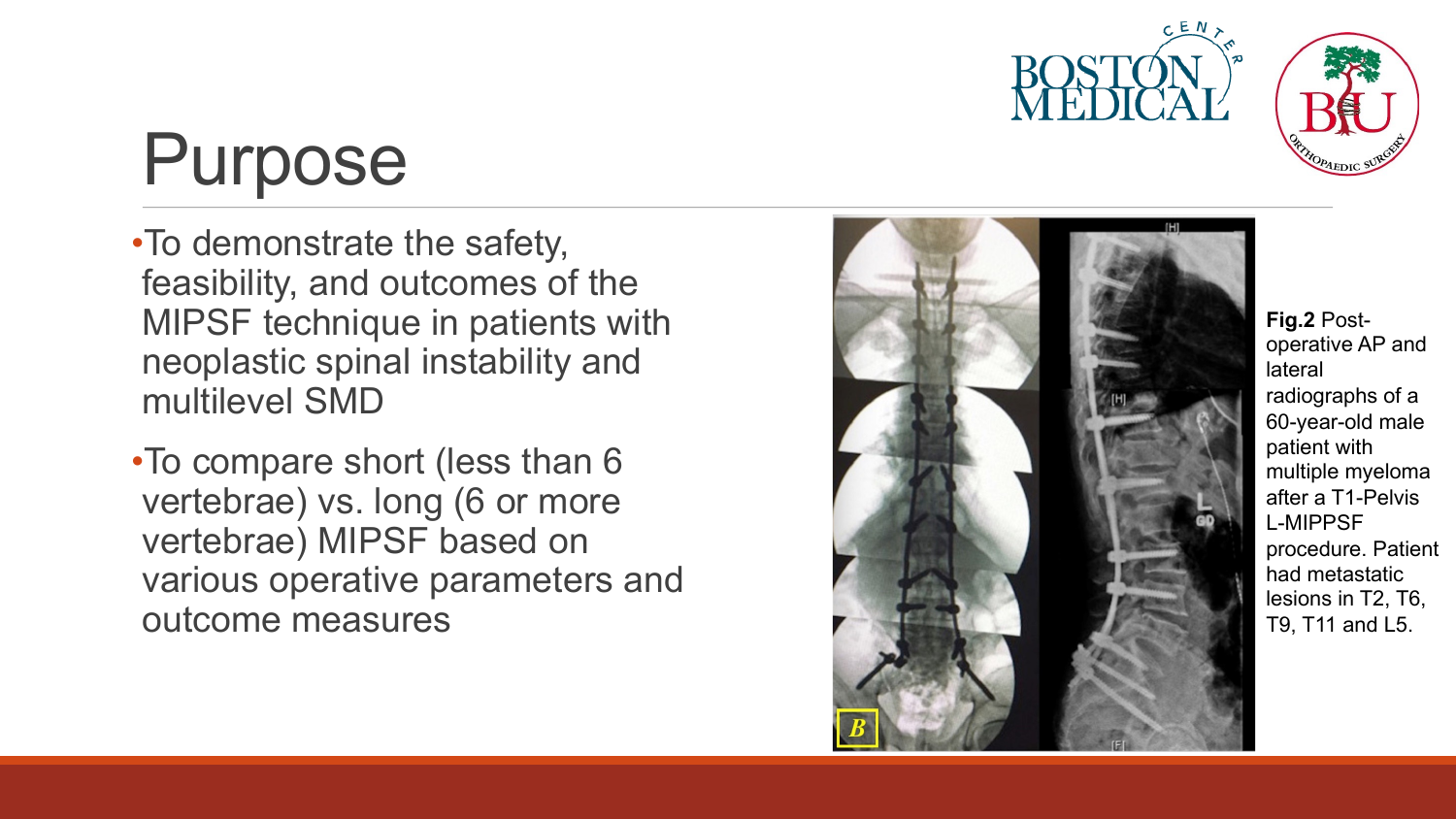

# **Methods**

- •Single-center retrospective review of all patients who underwent only percutaneous instrumentation for multi-level SMD between 01/2012- 10/2020
- •Twenty-four patients (10 female, 14 male) were identified
- •Variables collected:
	- Primary tumor diagnosis
	- Modified Tokuhashi score
	- Spinal Instability Neoplastic Score
	- Neurologic function (Frankel scale)
	- Patient-reported pain score (Visual Analogue Scale)
	- Operative variables (procedure type, blood loss, operative time)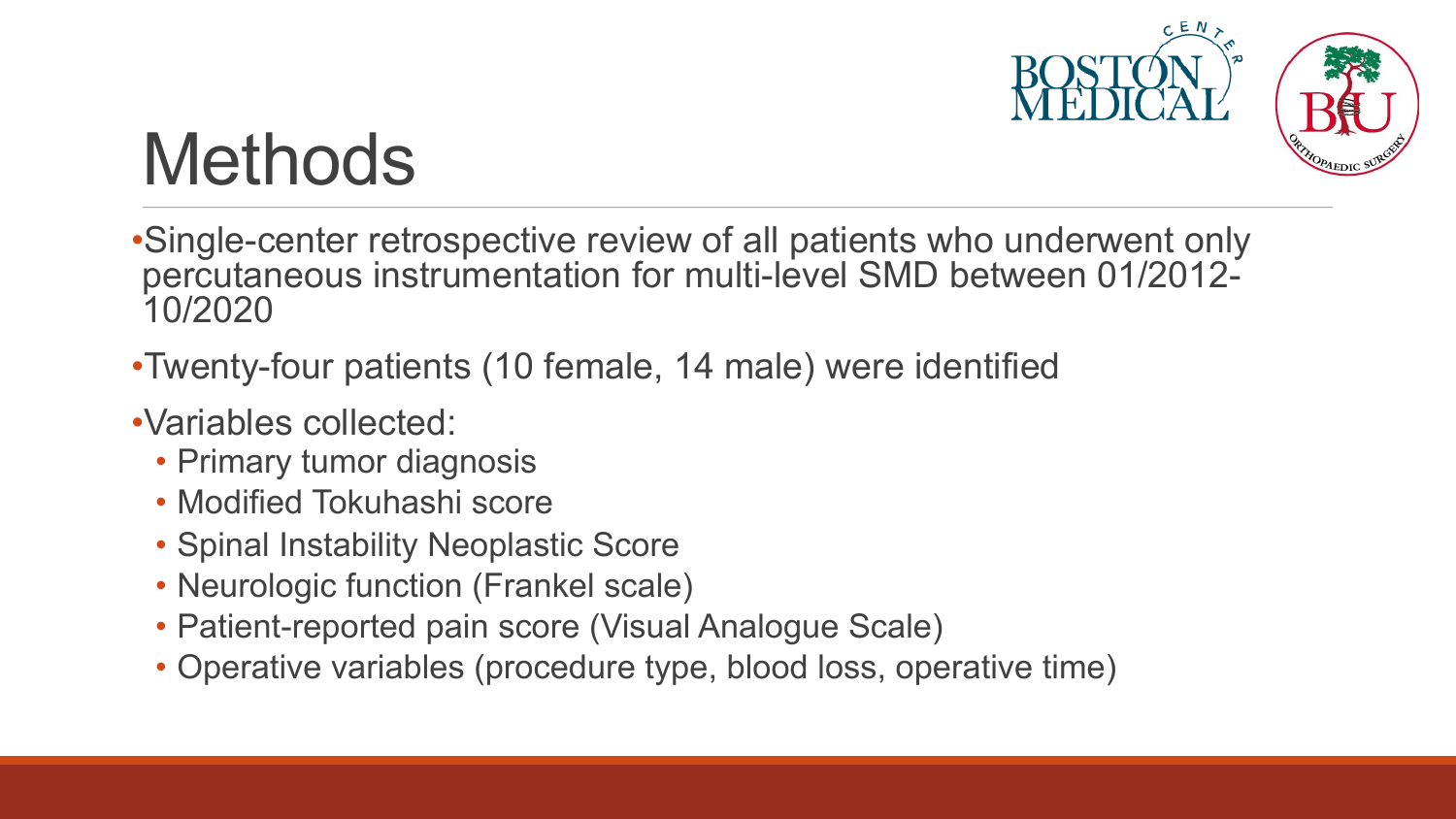

### **Results**

- •17 patients received L-MIPSF (6 or more spinal levels) & 7 patients underwent S-MIPSF (less than 6 levels)
- •Mean age = 65.0 years (R: 30-85; SD: 11.7)
- •Mean BMI = 26.5 (R: 17.8-36.0; SD: 4.7)
- •Mean ASA status =  $3.13$  (R: 2-4; SD=0.61), all but 3 patients had score of III or IV
- •Origin of metastatic cancer: prostate (6), multiple myeloma (6), breast (4), lung (3), kidney (1), rectum (1), cervix (1), and unidentified (2)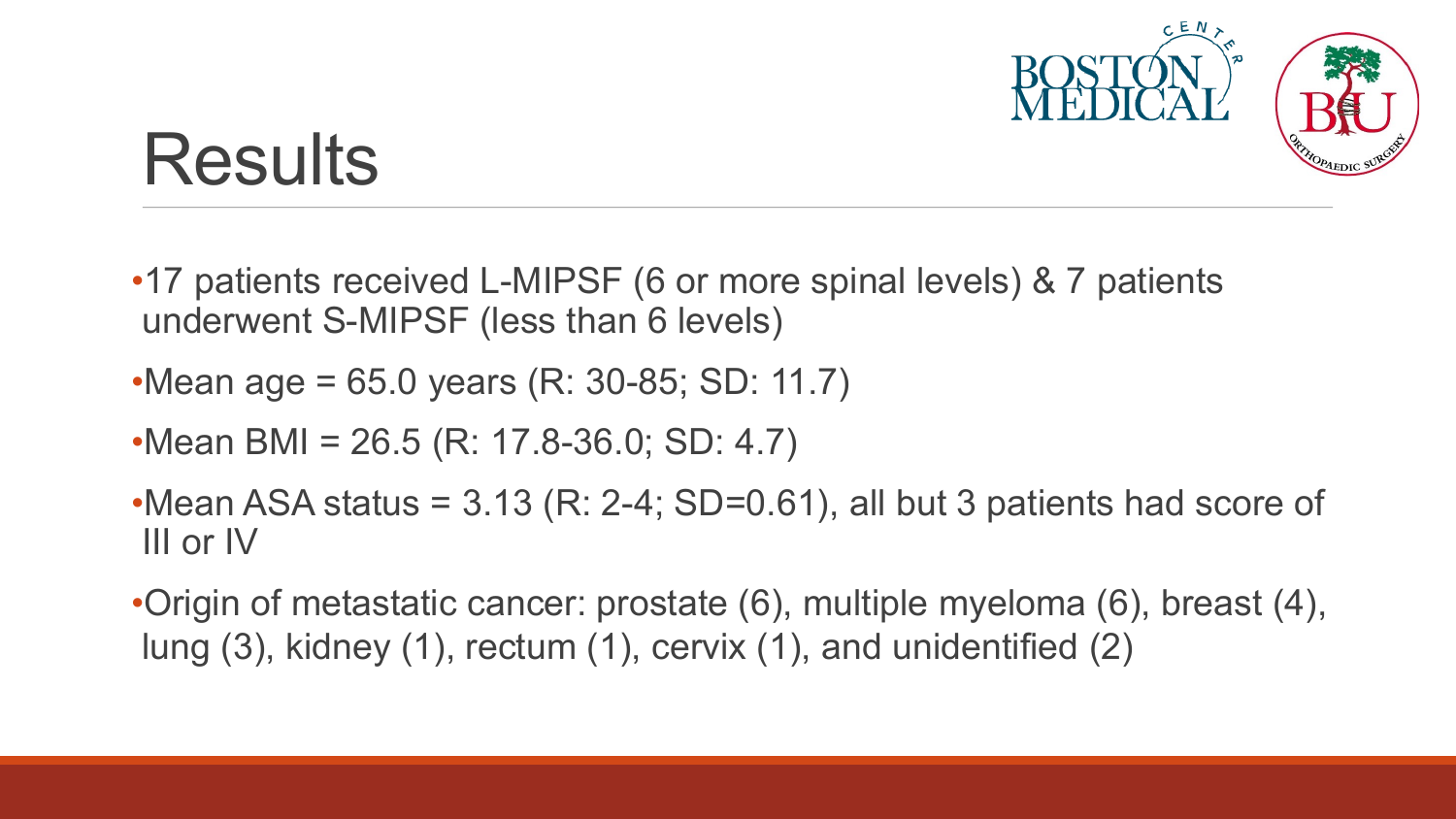

**Table 1.** Assorted data for long- and short-MIPSF cohorts, reported as "average (SD)"

| <b>Cohort</b>            | Number of<br>levels fixed | <b>Modified</b><br>Tokuhashi<br><b>Score</b> | <b>Estimated</b><br><b>Blood Loss</b><br>(mL) | <b>Incision to</b><br><b>Closing Time</b><br>(minutes) | Length of<br><b>Follow-up</b><br>(months) | % Requiring<br><b>Additional Surgery</b> | <b>Spinal Instability</b><br><b>Neoplastic Score</b><br>(SINS) |
|--------------------------|---------------------------|----------------------------------------------|-----------------------------------------------|--------------------------------------------------------|-------------------------------------------|------------------------------------------|----------------------------------------------------------------|
| L-MIPPSF<br>$n=17$       | 12.5(4.6)                 | 8.2(3.0)                                     | 494 (409)                                     | 149(50)                                                | 5.1(5.6)                                  | 17.6                                     | 12.53(2.10)                                                    |
| <b>S-MIPPSF</b><br>$n=7$ | 4.6(0.8)                  | 7.7(1.9)                                     | 140 (126)                                     | 85(41)                                                 | 4.8(6.2)                                  | 0.0                                      | 10.43(2.76)                                                    |
| Overall<br>$n=24$        | 10.2(5.3)                 | 8.0(2.7)                                     | 402 (388)                                     | 130(55)                                                | 5.0(5.7)                                  | 12.5                                     | 11.92(2.45)                                                    |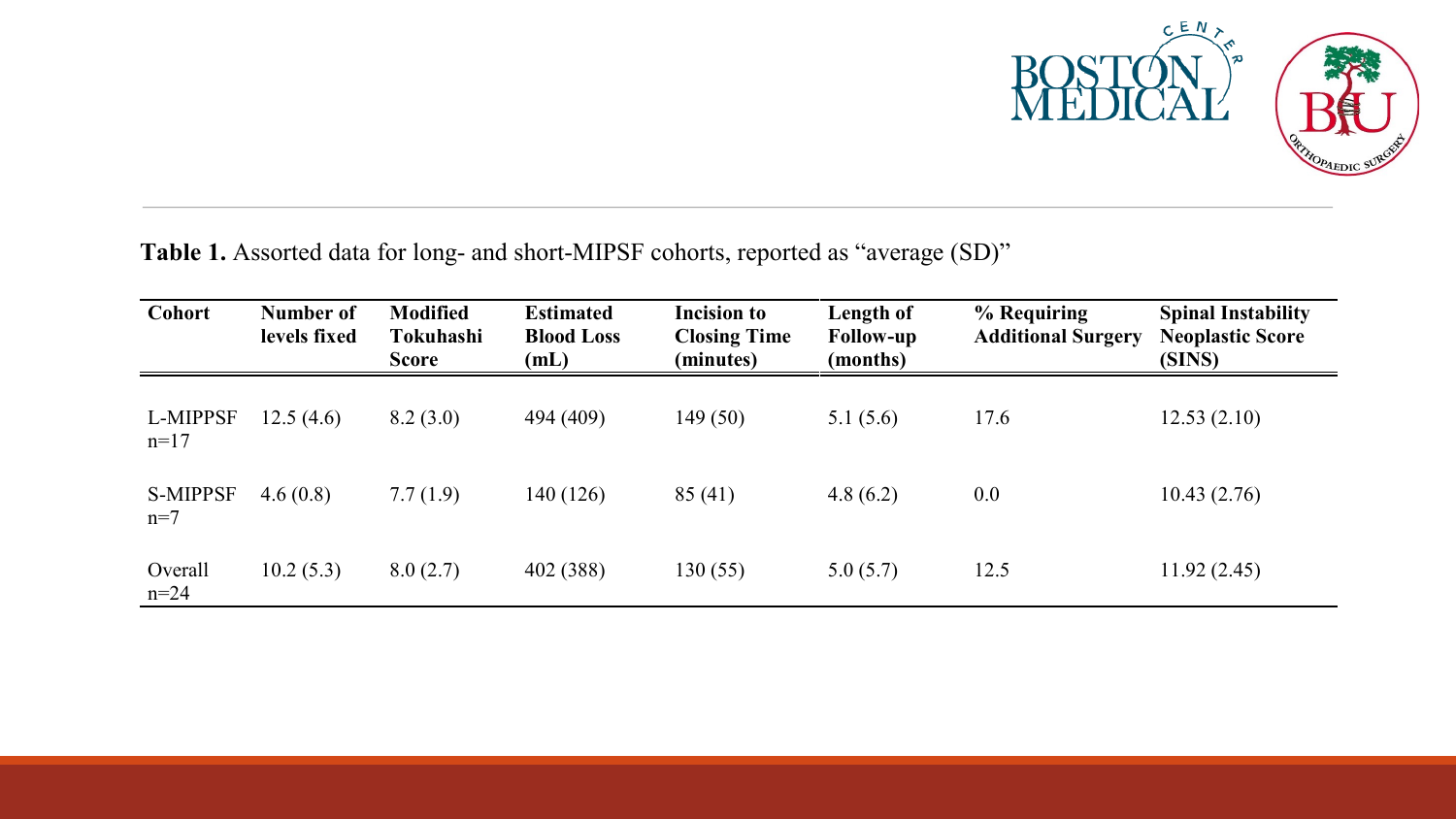



- •Thoracic and Lumbar MRI of a patient with metastatic lesions at T3, T6, T10, L1 and L5 lesion (*left*)
- •Post-operative AP and lateral radiographs of same patient after a T2-Pelvis L-MIPPSF procedure (*right*)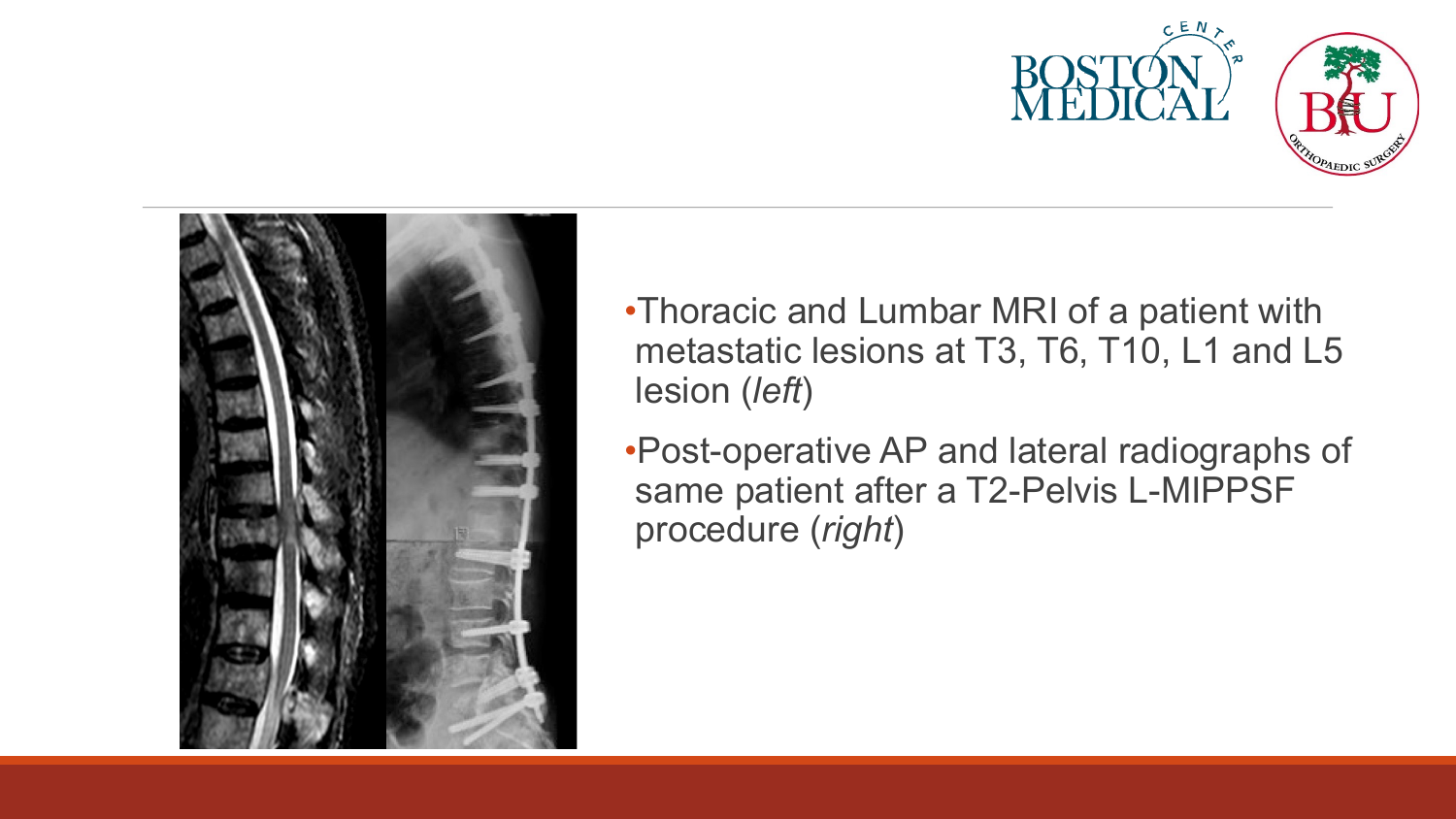

### Pain and Neurologic Deficit

#### •L-MIPSF

- Visual analog pain scores (VAS) reduced by an average of 54% from preoperative measurement (mean=8.47) to last available follow-up (mean=3.87)
- Of the 7 patients with pre-operative neurologic deficits, five improved by 1 Frankel grade after their surgery and two improved by 2 Frankel grades

#### •S-MIPSF

- VAS pain scores were reduced by 65% on average from pre-operative measurement (mean=8.14) to last available follow-up (mean=2.86)
- Two of these patients had pre-operative neurologic deficits and both improved by 1 Frankel grade after surgery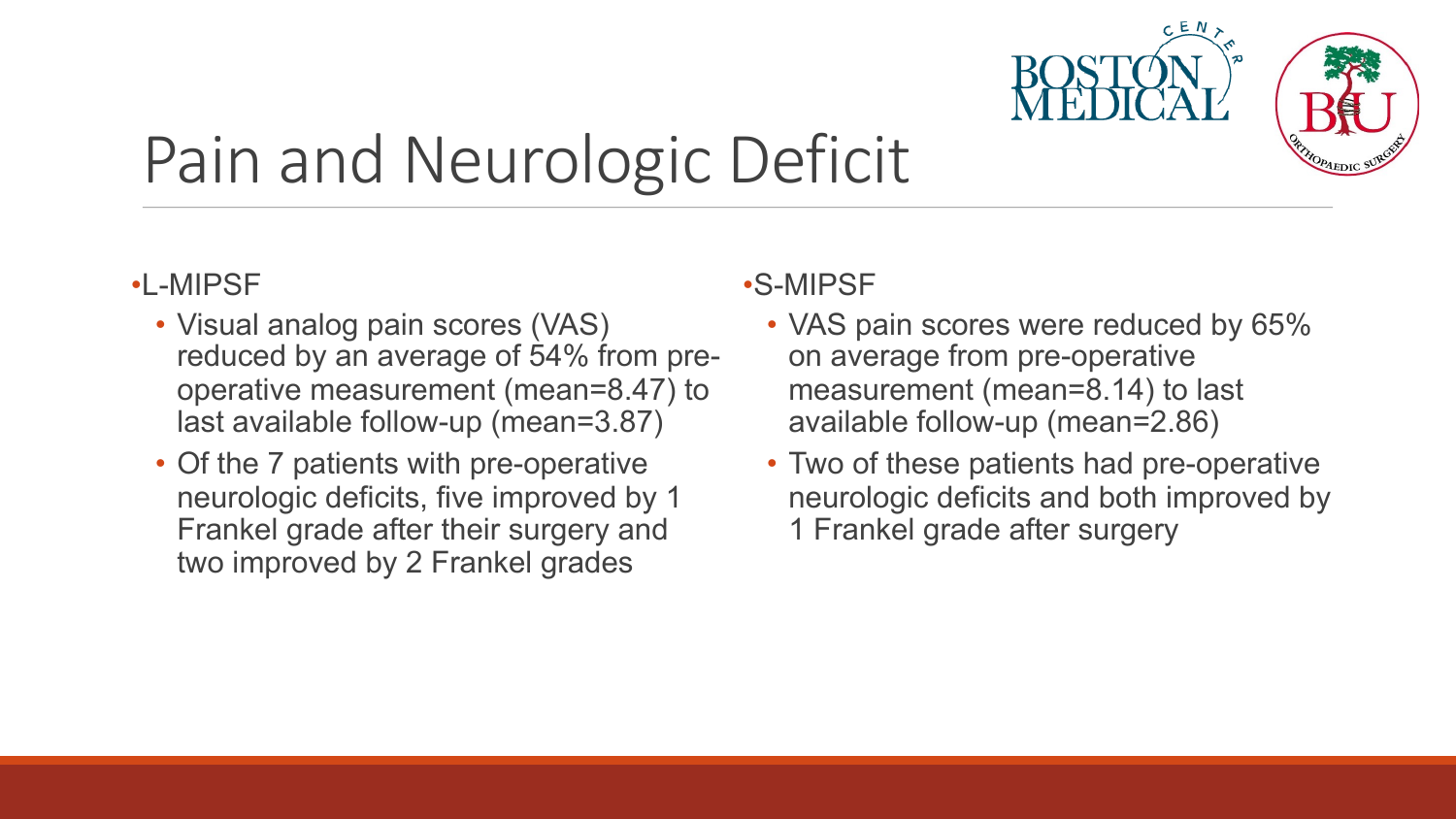

### Reoperation and Revision

- •Two patients receiving L-MIPSF (2/17=11.8%) required subsequent "minor" mini-open decompression laminectomy
	- Due to new epidural tumor mass expansion at different levels than the index pathology
	- No changes to the prior instrumentation were needed as spine was already stabilized from prior fixation
- •One patient in the L-MIPSF group (1/17=5.9%) required "major" reoperation with hardware revision and re-instrumentation
	- Performed due to proximal loss of fixation at the T3 upper instrumented vertebra (UIV) secondary to progression of the destructive neoplastic process
	- Extension of fixation to T2 (UIV+1) with cement vertebral augmentation was performed uneventfully

•None of the patients that received S-MIPSF required reoperation.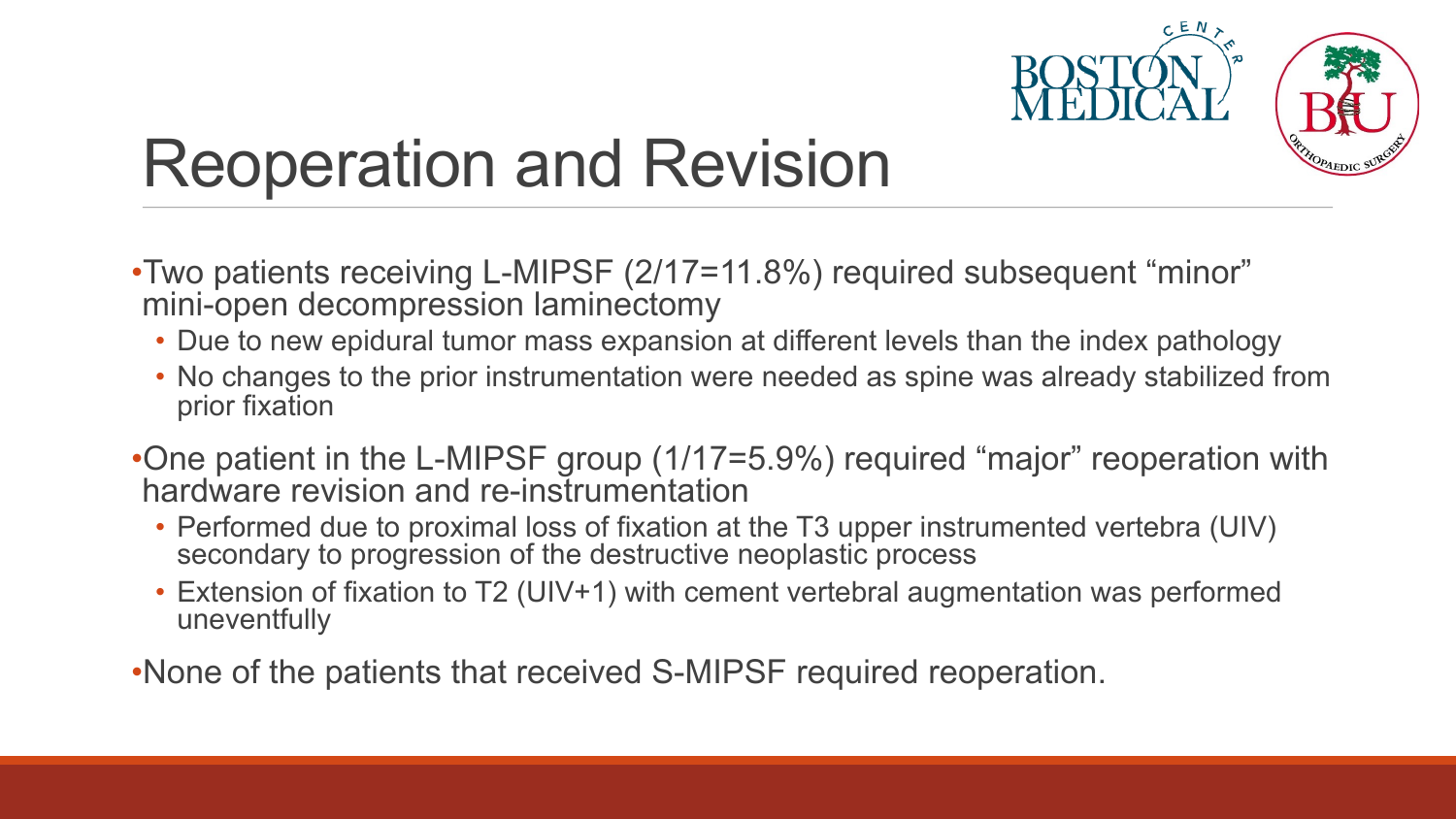

## **Conclusions**

•Although technically demanding, multilevel minimally-invasive spinal fixation is safe and feasible in patients with diffuse spinal metastasis

- •Substantially limited muscle dissection, blood loss, and operative times render it applicable to patients with extensive metastatic disease burden
- •Early outcome data demonstrate MIPSF's utility in avoiding multiple subsequent procedures in a cohort of already de-conditioned patients